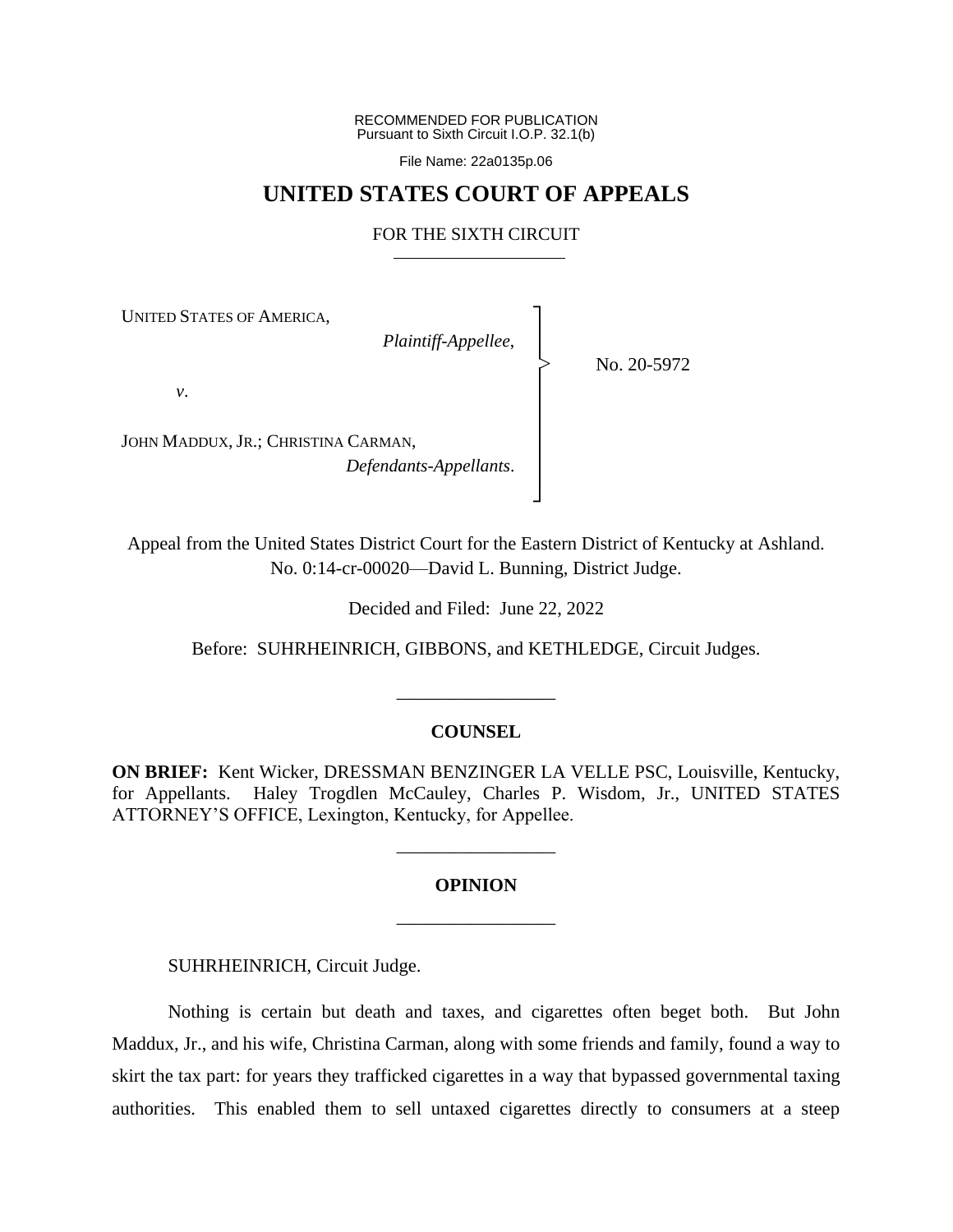discount—converting what would have been taxes into profits for themselves. The law caught up with them, they were convicted and sentenced, and we affirmed in full. *See generally United States v. Maddux*, 917 F.3d 437 (6th Cir. 2019).

If we can be certain of anything else, it is that criminal sentences rarely change (let alone grow) after that point, subject to a few narrow exceptions. Yet we have this case. Before Maddux's and Carman's sentencing hearings, the government sought two multi-million-dollar money judgments against each of them—forfeiture orders representing the gross proceeds of their scheme. So far, good enough. By the time of their sentencings, however, the district court failed to enter preliminary forfeiture orders, nor did it include the money judgments as "part of the sentence[s]" announced. 28 U.S.C. § 2461(c); *see* Fed. R. Crim. P. 32.2(b)(2)(B),  $(b)(4)(A)$ –(B). Instead, years after their sentences became final—and affirmed by this court the district court imposed the two money judgments sought, which Maddux and Carman now appeal.

All agree (including the district court) that that chain of events ignored Federal Rule of Criminal Procedure 32.2(b). That rule provides the procedures for effecting criminal forfeiture, requiring that a preliminary forfeiture order is entered well before sentencing, that forfeiture is included in the sentence, and that any forfeiture (or lack thereof) becomes final at sentencing. The district court, however, justified its late-issued money judgments by calling Rule 32.2(b)'s procedural requirements time-related directives—deadlines that may be violated so long as the defendant receives adequate notice and a hearing. Because we conclude that Rule 32.2(b) is a mandatory claims-processing rule, rather than a time-related directive, we reverse the money judgments in this published opinion. Carman separately appeals two orders entered in her ancillary proceedings below, in which she claims a superior interest in specific property forfeited by Maddux. We affirm those orders in an unpublished appendix to this opinion.

# **I.**

Maddux and Carman were indicted in 2014. The indictment included a notice of forfeiture with a laundry list of specific real and personal property, which Maddux ultimately agreed to forfeit. The indictment also gave notice of a forfeiture money judgment of "up to at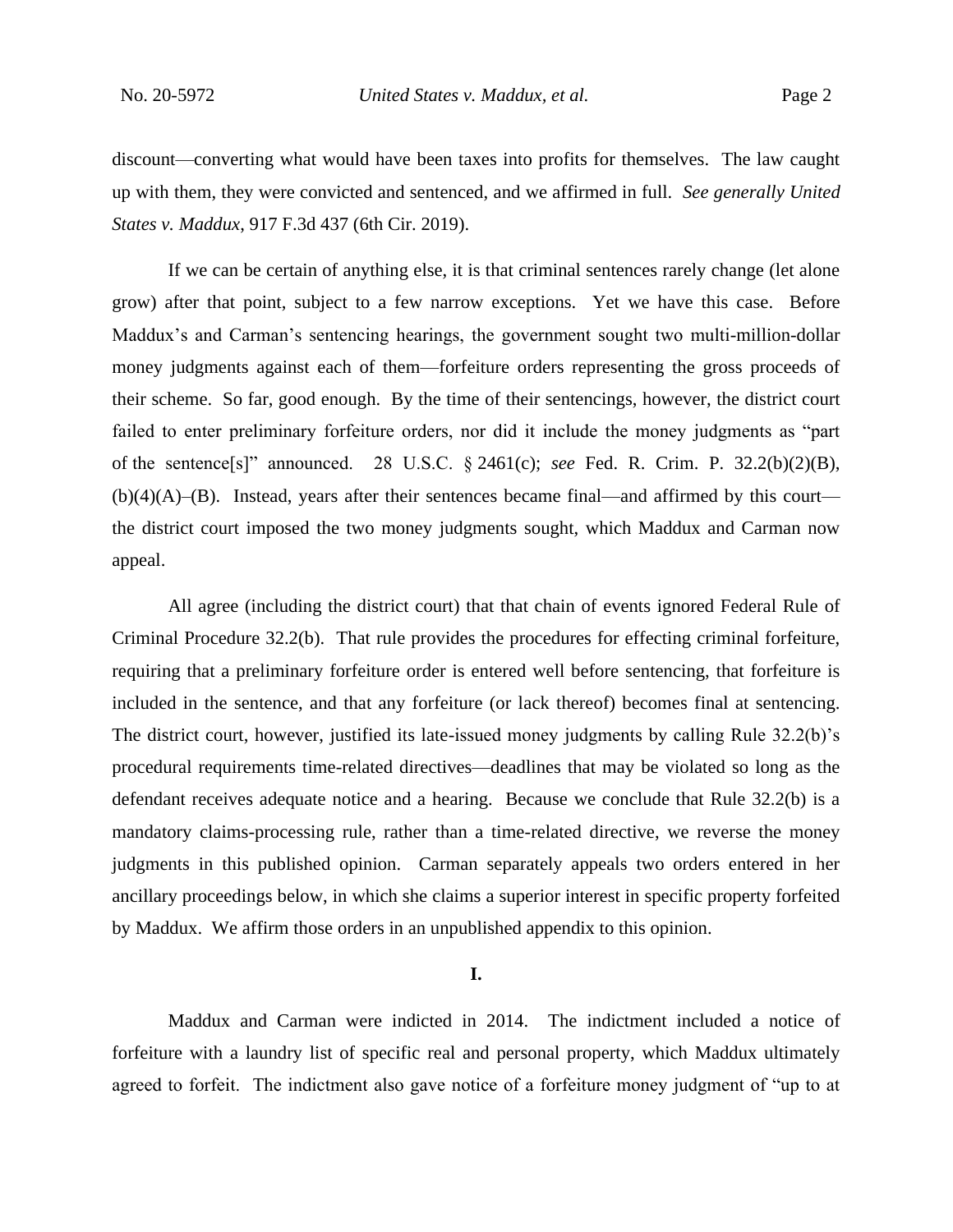least \$45,000,000.00, derived from the conspiracies, schemes to defraud and money laundering and for which the defendants are jointly and severally liable." R. 1 at 70. Maddux pleaded guilty, and Carman went to trial. The two money judgments came in 2020, upon the government's renewed request for them in the district court.

*Presentencing Proceedings.* Carman was convicted by a jury in January 2016 on two conspiracy counts, one to commit mail and wire fraud, and one to commit concealment money laundering.<sup>1</sup> The day after the jury rendered its verdict, the court held a hearing to discuss forfeiture. During that hearing, the government stated that the only items of specific property sought from Carman were two Cadillac Escalades purchased with proceeds of the scheme, items that Carman agreed to forfeit. That left the issue of a money judgment, which the parties agreed to submit on briefs. The government moved for a \$34,934,514.12 money judgment as to Carman (and for separate money judgments as to three other co-defendants, but not Maddux) in late-February 2016.

Unlike Carman, Maddux pleaded guilty in May 2016 to multiple counts of conspiracy to commit mail and wire fraud, money laundering, and defrauding the United States, as well as three counts of making false statements. The government moved in mid-July 2016—roughly nine weeks later and only six weeks prior to his sentencing—for a \$45 million money judgment against him.

About a month later, the government and Maddux submitted a joint proposed preliminary order of forfeiture, in which Maddux agreed to forfeit the lengthy list of specific property referenced above, but not a money judgment. The court entered that order on the day of Maddux's sentencing without incorporating a money judgment. The government's two money-judgment motions, both of which were fully briefed by July 2016, thus remained pending prior to Maddux's and Carman's sentencings.

<sup>&</sup>lt;sup>1</sup>The district court later granted her motion for acquittal as to the money-laundering conspiracy.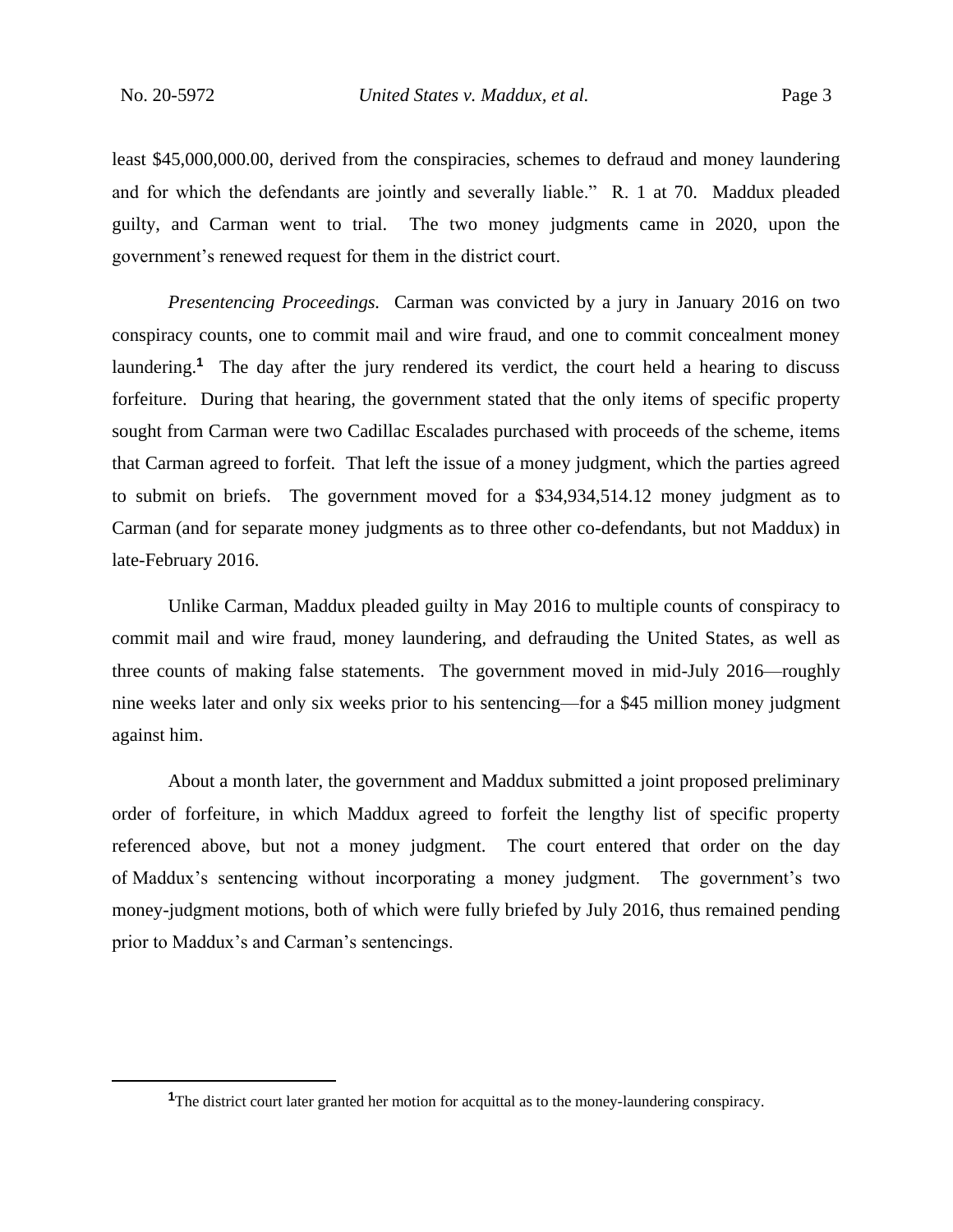*Sentencings.* Maddux and Carman were both sentenced on August 30, 2016. During Carman's hearing, the court failed to order (or even mention) a money judgment.**<sup>2</sup>** The government did not object to the omitted money judgment. Maddux's sentencing tells a similar story, during which the court forthrightly stated that it would "have to take up later" the issue of "any amendment to any of these judgments to reflect any money judgments." R. 623 at 7339. Again, the government did not object.

Both of Maddux's and Carman's criminal judgments, which were entered the next day, cryptically stated that they each forfeited "[a]ll items" listed as forfeitable in the indictment, but neither specifically mentioned a money judgment. R. 536 at 4403; R. 541 at 4423. **3** The government's motions for money judgments thus remained pending after Maddux's and Carman's sentences became final. The government did not appeal the lack of money judgments in either sentence. *See generally* Fed. R. Crim. P. 32.2(b)(4)(B).

*Intervening Appeals.* Both Carman and Maddux appealed their convictions and sentences, and we affirmed in February 2019. *Maddux*, 917 F.3d at 443–46, 450–51. However, in January 2017—five months after Carman's sentencing and while her appeal was pending—the district court finally granted in part the government's motion for a preliminary forfeiture order as to Carman, imposing a money judgment of about \$17.5 million. For some reason not clear from the record, however, the court did not issue a money judgment as to Maddux. The court amended Carman's judgment to reflect the new forfeiture order. Carman separately appealed that order.

Reviewing that money judgment in a later-issued opinion, we held that Carman's first appeal of her convictions and sentence transferred adjudicatory authority from the district court to this court over all aspects of Carman's sentence. And, because forfeiture is part of the sentence, we held that the district court lacked authority to enter the money judgment once

<sup>&</sup>lt;sup>2</sup>Instead, the court referenced only a potential fine, explaining that it "thought about imposing a fine, but" opted not to, "based upon the volume of the items that were forfeited and the imprisonment that the Court has imposed." R. 624 at 7388.

<sup>&</sup>lt;sup>3</sup>The government, without explanation, now concedes that the reference to forfeiture in Carman's judgment was "over[-]inclusive." Gvt. Br., p. 17 n.1.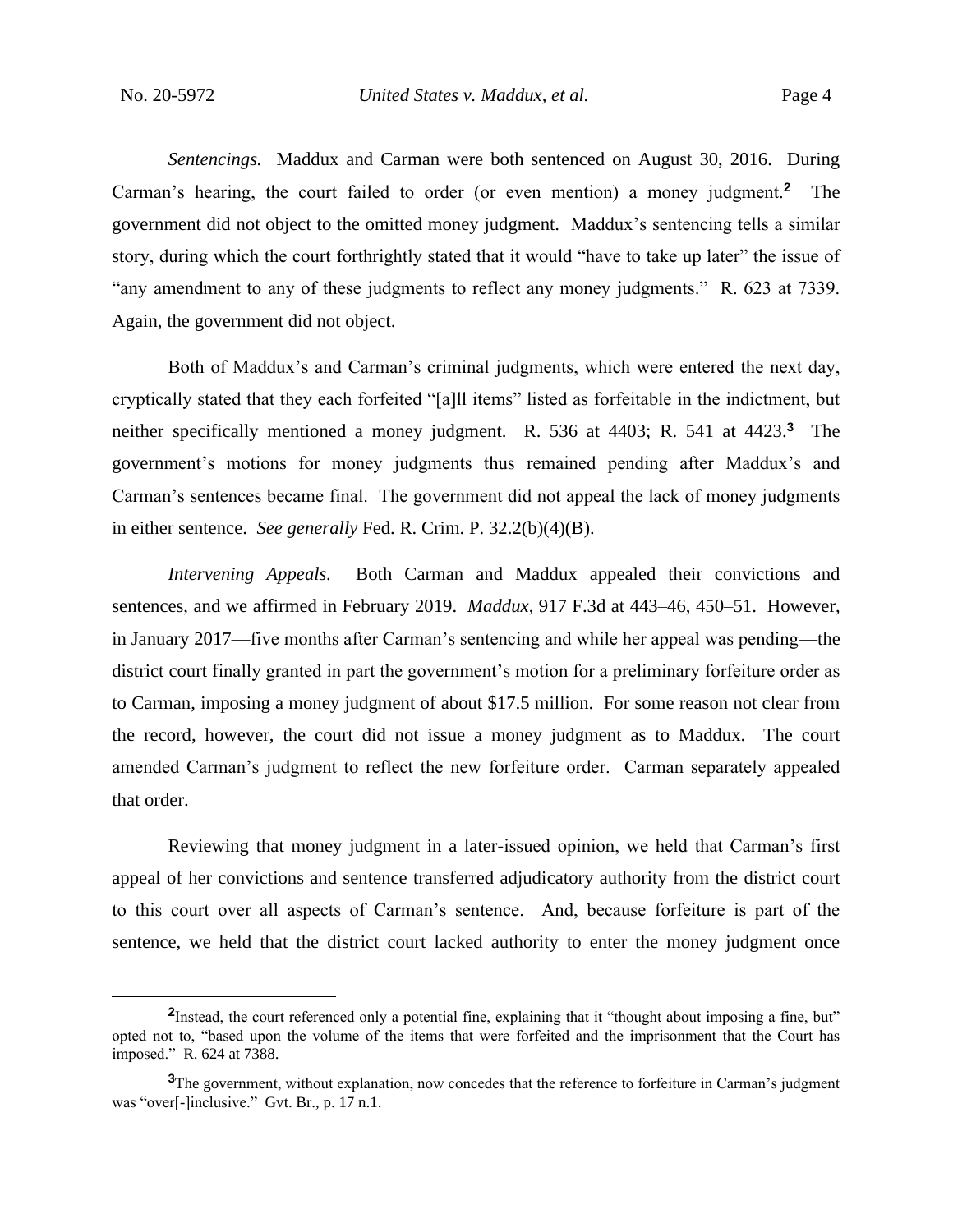Carman appealed her sentence. *United States v. Carman*, 933 F.3d 614, 617 (6th Cir. 2019). We likewise rejected the government's request to affirm Carman's money judgment on so-called pragmatic grounds, reasoning that "the government nowhere explains how the Criminal Rules would permit entry of that order [on remand] over Carman's objection, after her sentence was not only imposed in the district court but affirmed on appeal." *Id.* at 618. We vacated the money judgment and remanded. *Id.*

*Money Judgments Entered on Remand*. After we vacated Carman's money judgment and remanded, the government renewed its motions for money judgments as to both Maddux and Carman. They both opposed the motions, arguing that the court lacked authority under Rule 32.2 to modify their sentences (by adding additional forfeiture) long after those sentences became final.

The district court disagreed, finding that "[t]he deadlines in Rule 32.2 are 'time-related directives,' which are '"legally enforceable but do not deprive a judge or other public official of the power to take the action to which the deadline applies if the deadline is missed."'" R. 791 at 9830 (quoting *United States v. Martin*, 662 F.3d 301, 308 (4th Cir. 2011)). As long as Maddux and Carman received "notice and [an] opportunity to be heard," the court reasoned, it could impose money judgments at any time. *Id.* at 9831 (quoting *United States v. Schwartz*, 503 F. App'x 443, 448 (6th Cir. 2012)). It thus concluded: "[w]hile the niceties of Rule 32.2 were not observed, both Defendants had ample notice of the United States' intention to seek a forfeiture money judgment and were not deprived of the opportunity to be heard in that regard." *Id.*  at 9832. It imposed the two money judgments sought: \$45 million as to Maddux and nearly \$17.5 million as to Carman. They now appeal.

#### **II.**

A forfeiture order, including a money judgment, is "part of the [defendant's] sentence in the criminal case." 28 U.S.C. § 2461(c); *see also* Fed. R. Crim. P. 32.2(b)(4)(B); *Libretti v. United States*, 516 U.S. 29, 38–39 (1995). And, once a court imposes a sentence, generally it may not "change or modify that sentence unless such authority is expressly granted by statute."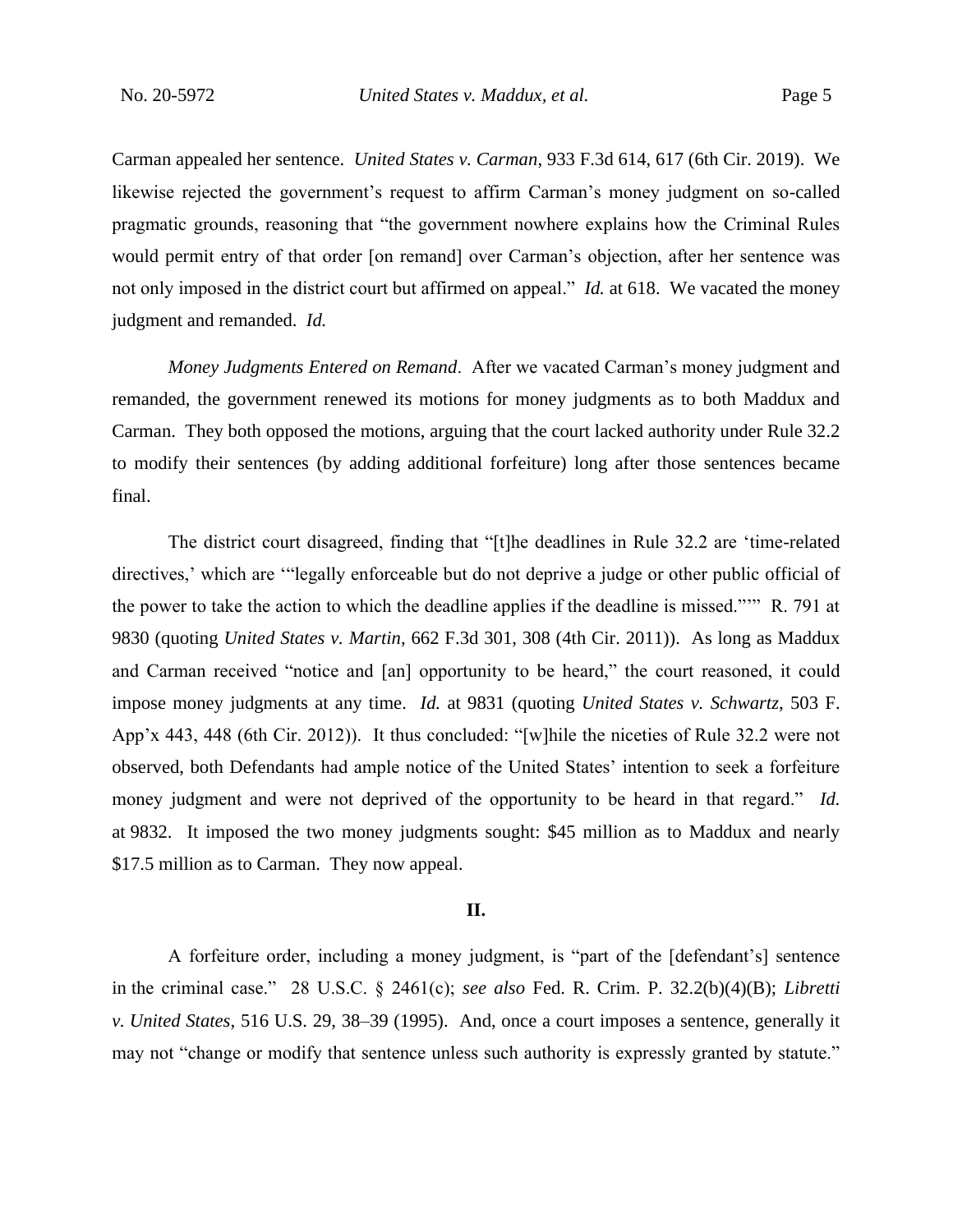*United States v. Hammond*, 712 F.3d 333, 335 (6th Cir. 2013) (per curiam); *see also* 18 U.S.C.  $§$  3582(c).

Federal Rule of Criminal Procedure 32.2 thus provides a rigid procedure to ensure that any forfeiture order is correct before it becomes final at sentencing—which furthers interests in due process and judicial economy. Whenever possible, the court "must promptly enter [after guilt is established] a preliminary order of forfeiture setting forth the amount of any money judgment . . . sufficiently in advance of sentencing to allow the parties to suggest revisions or modifications before the order becomes final as to the defendant" at sentencing. Fed. R. Crim. P.  $32.2(b)(2)(A)$ –(B), (b)(4)(A). Then, at sentencing, "[t]he court must include the forfeiture when orally announcing the sentence or must otherwise ensure that the defendant knows of the forfeiture." *Id.* 32.2(b)(4)(B). Finally, the court "must . . . include the forfeiture order, directly or by reference, in the judgment." *Id.*

We review the interpretation of forfeiture laws and the Federal Rules of Criminal Procedure de novo. *United States v. Hampton*, 732 F.3d 687, 690 (6th Cir. 2013); *United States v. Davidson*, 409 F.3d 304, 310 (6th Cir. 2005).

### **A.**

As noted, the district court concluded that it could modify Maddux's and Carman's sentences because, in its view, Rule 32.2(b)'s strictures are "time-related directives." R. 791 at 9830 (citation omitted). The court adopted the Fourth Circuit's conclusion that *Dolan v. United States*, 560 U.S. 605, 611 (2010)—which held that a restitution-hearing deadline in the Mandatory Victims Restitution Act (MVRA) is a time-related directive—applies equally to Rule 32.2(b), *see Martin*, 662 F.3d at 308; *id.* at 307 ("[W]e conclude that missing the deadline set in Rule 32.2 does not deprive a district court of jurisdiction[.]").

*Dolan* concerned the MVRA's 90-day-hearing deadline. That provision provides that, if the victim's losses (a figure used to calculate restitution) cannot be determined prior to sentencing, "the court shall set a date for the final determination of the victim's losses, not to exceed 90 days after sentencing." *Dolan*, 560 U.S. at 607–08 (quoting 18 U.S.C. § 3664(d)(5)). Because the district court held its restitution hearing after the 90-day mark, the issue was whether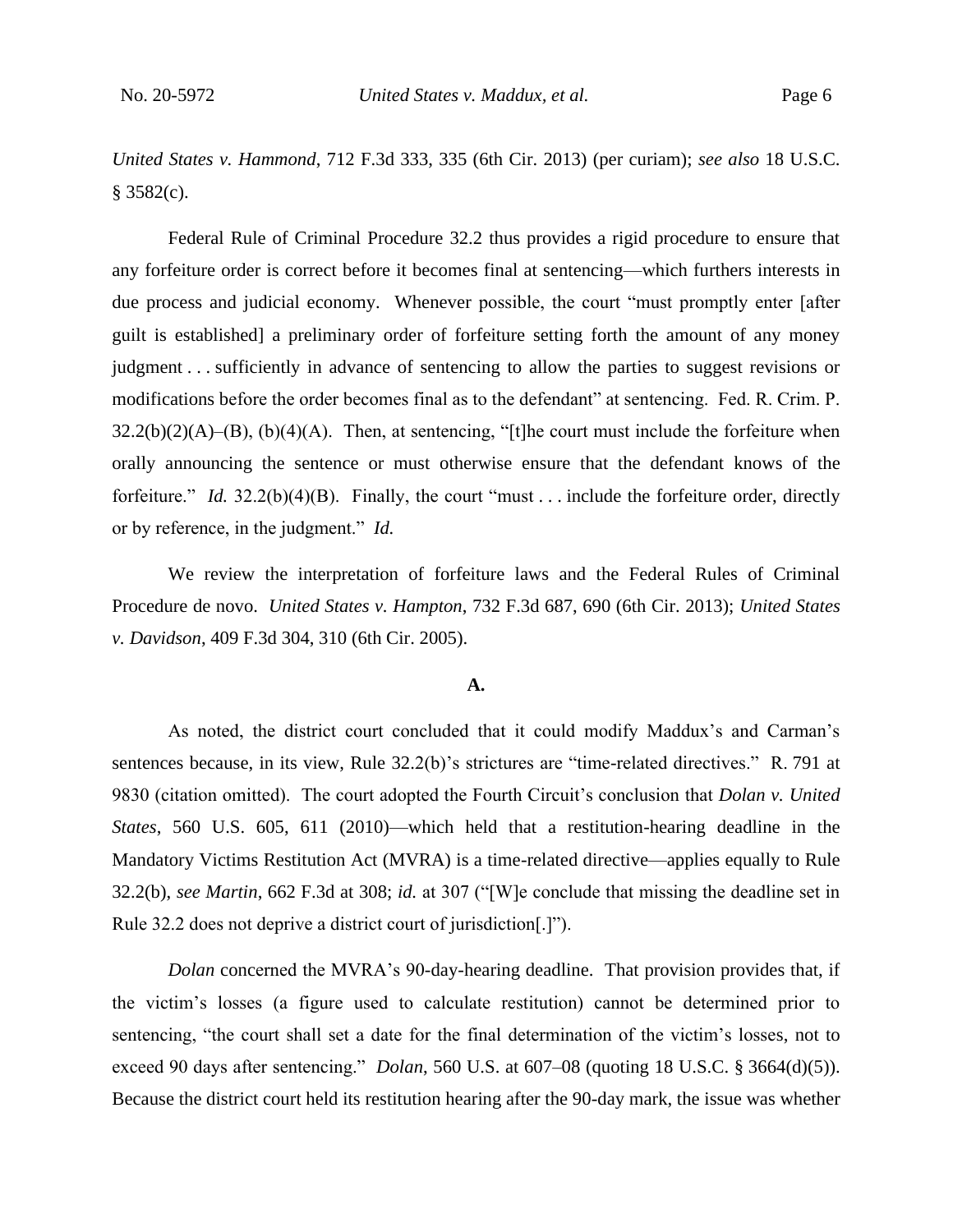the resulting restitution order could stand—where the MVRA was silent on "the consequences of the missed deadline." *Id.* at 610.

To answer that question, the Court considered the "statutory language," "the relevant context," and what those two considerations say "about the purposes" of a given statutory or rule-based deadline. *Id.* It summarized three general categories of deadlines, each of which serve distinct purposes: (1) "jurisdictional" deadlines that may not be forfeited and, if missed, "prevent[] the court from permitting or taking" a given action; (2) "ordinary 'claims-processing rules'" that may be forfeited but "regulate the timing of motions or claims brought before the court"; and (3) "deadline[s] [that] seek[] speed by creating a time-related directive that is legally enforceable but does not deprive a judge . . . of the power to take the action to which the deadline applies." *Id.* at 610–11. Considering the text, context, and purpose of the MVRA, the Court concluded that the 90-day deadline is a flexible time-related directive, rather than a jurisdictional backstop that "deprive[s] the court of the power to order restitution." *Id.* at 611.

Although *Dolan* provides little direct guidance for the precise issue here**<sup>4</sup>**—what separates time-related directives from claims-processing rules—our path is nonetheless wellcharted. When reviewing Carman's first money judgment, we explained that "deadlines in court rules are 'nonjurisdictional,'" but they "of course remain enforceable, since they 'assure relief to a party properly raising them.'" *Carman*, 933 F.3d at 617 (quoting first *Nutraceutical Corp. v. Lambert*, 139 S. Ct. 710, 714 (2019), then *Eberhart v. United States*, 546 U.S. 12, 19 (2005) (per curiam)). For a deadline to assure relief, it may not be ignored when properly invoked; such deadlines are "inflexible" and "unalterable." *Eberhart*, 546 U.S. at 15, 19 (citation omitted). Put differently, like jurisdictional deadlines, mandatory claims-processing rules bind courts and may not be equitably tolled. *See Nutraceutical*, 139 S. Ct. at 714; *United States v. Alam*, 960 F.3d

**<sup>4</sup>***Dolan* faced a distinct question—whether the statutory deadline in the MVRA was jurisdictional. *See* 560 U.S. at 608 (holding that "a sentencing court that misses the 90-day deadline nonetheless *retains the power to order* restitution" (emphasis added)); *id.* at 620. That framing made sense because Congress may, by statute, limit courts' jurisdiction. *See id.* at 622 (Roberts, C.J., dissenting). Here, however, we know that Rule 32.2 is not jurisdictional, because court rules "do not create or withdraw federal jurisdiction," *Kontrick v. Ryan*, 540 U.S. 443, 453 (2004) (citation omitted), so the only question is whether Rule 32.2 is nonetheless a mandatory claims-processing rule. Thus, although we use *Dolan*'s rough framework—considering the text, structure, and purpose of Rule 32.2—to answer that question, our analysis does not perfectly overlay *Dolan*'s. Further, *Martin* failed to perceive that difference (among others, as we note throughout below), which led the court astray. *See Martin*, 662 F.3d at 311–13 (Gregory, J., dissenting).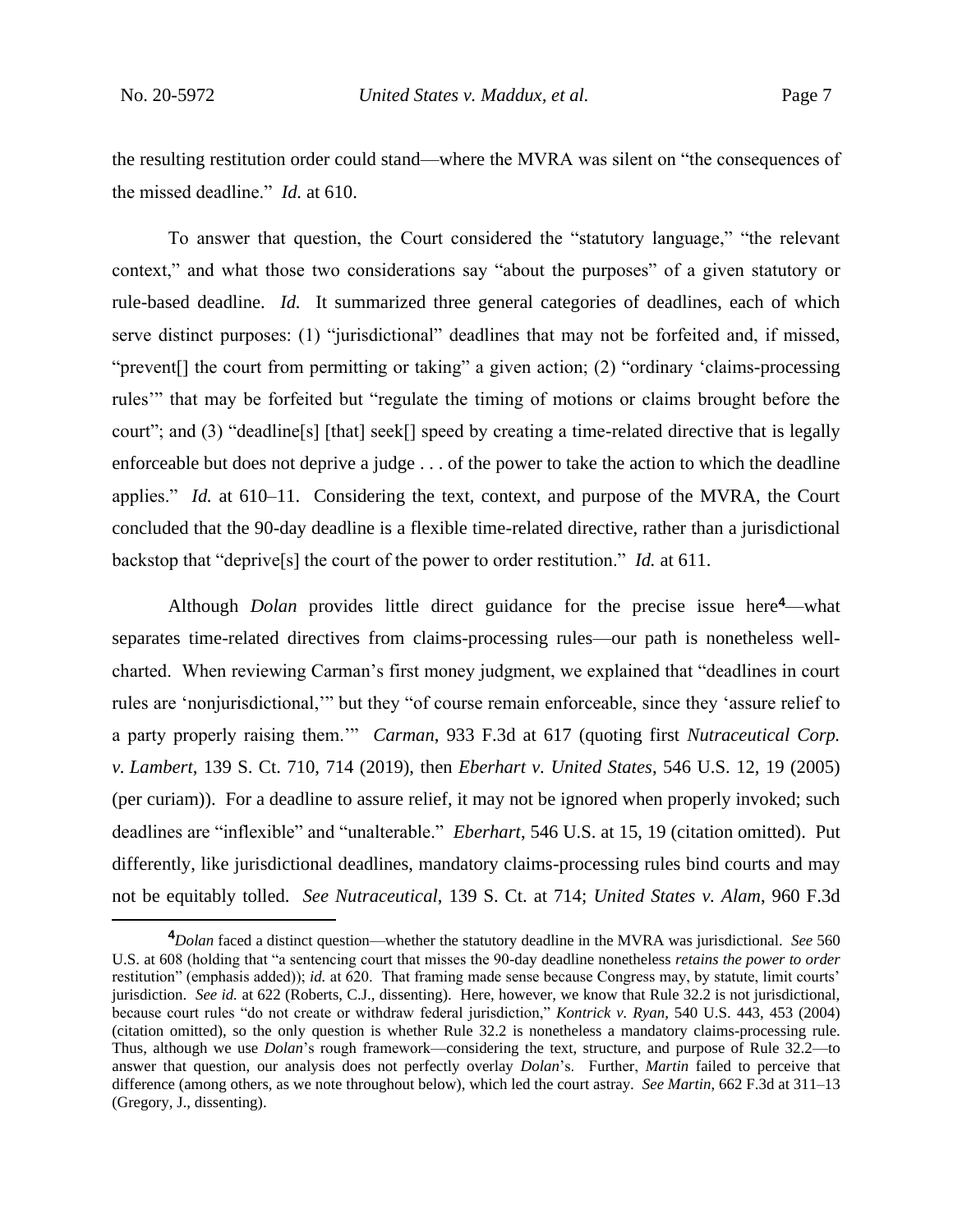831, 833–34 (6th Cir. 2020). And, "[b]y definition," they "are not subject to harmless-error analysis." *Manrique v. United States*, 137 S. Ct. 1266, 1274 (2017). The "critical difference" is that, unlike jurisdictional deadlines, claims-processing rules may be forfeited. *Kontrick*, 540 U.S. at 456.

Time-related directives, on the other hand, are the flexible yogis of court deadlines—they can be forfeited, are subject to harmless-error review, and do not strictly bind courts. *See Dolan*, 560 U.S. at 611, 617. Why? Because their purpose is generally to seek speed for some extrinsic reason—like ensuring that victims receive restitution sooner rather than later, *see id.* at 613—not to ensure, as is usually true with claims-processing rules, that a given claim is made when it's best fit for adjudication, *see, e.g.*, *Eberhart*, 546 U.S. at 19 (considering Rule 33(a)'s deadline for filing motions for a new trial).

#### **B.**

Rule 32.2's text, context, and purpose squarely place it in *Dolan*'s second category, as a mandatory claims-processing rule. *First*, Rule 32.2(b) repeatedly uses the mandatory "must," directed mostly at the sentencing court, to command each step of the forfeiture process. *See* Fed. R. Crim. P.  $32.2(b)(1)(A)$ ,  $(b)(2)(A)$ ,  $(b)(2)(B)$ ,  $(b)(4)(B)$ . When comparing the effect of the "must" similarly "directed toward the court" in Rule  $32(i)(4)(A)(ii)$ , we noted that such language "tends to impose unyielding procedural requirements 'impervious to judicial discretion.'" *United States v. Dowl*, 956 F.3d 904, 908 (6th Cir. 2020) (per curiam) (quoting *Lexecon Inc. v. Milberg Weiss Bershad Hynes & Lerach*, 523 U.S. 26, 35 (1998)). Calling Rule 32.2(b)'s procedures time-related directives, however, effectively erases its mandatory language.

To be sure, *Dolan* reasoned that the MVRA's use of the emphatic "shall" did not itself render the 90-day deadline mandatory, because the MVRA failed to "specify a consequence for noncompliance." *Dolan*, 560 U.S. at 611 (citation omitted). And Rule 32.2(b)'s text, like the MVRA, stops short of expressly specifying a consequence for missing its deadlines. It does not, for example, go so far as to say, "if a preliminary forfeiture order is not entered before sentencing, and forfeiture is not imposed at sentencing, then forfeiture may not be imposed at all, absent a successful appeal by the government." *Cf.* 18 U.S.C. §§ 3161(c), 3162(a)(2) (requiring,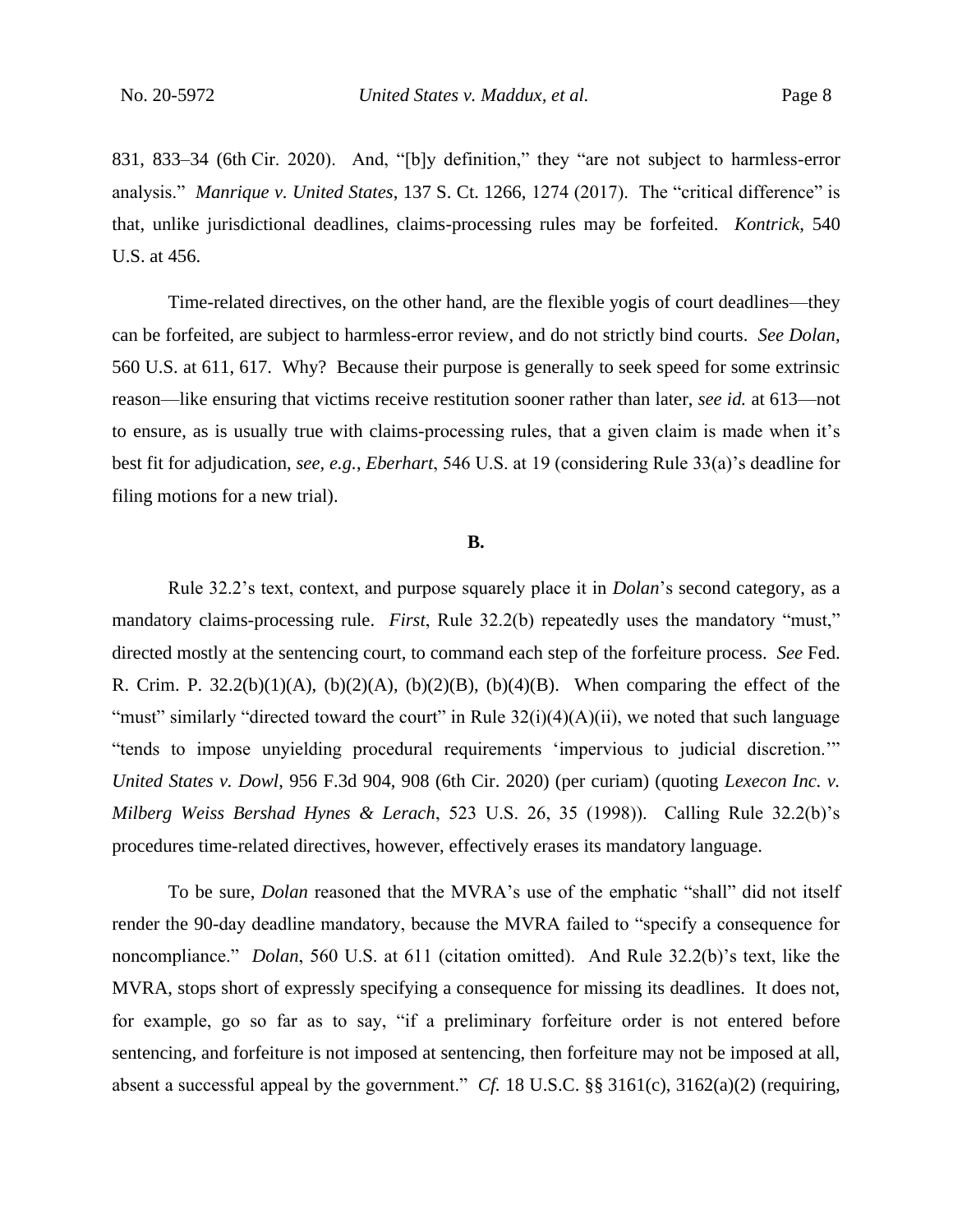for missing the Speedy Trial Act deadline, dismissal of the indictment). *But see Eberhart*, 546 U.S. at 19 (deeming Rule 33(a)'s deadline a claims-processing rule, despite the lack of similar consequential language).

But whatever, if anything, the text of Rule 32.2(b) lacks, its structure makes up the difference—a structure that dovetails with other rules aimed at giving sentences finality. For one thing, Rule 32.2(b)(4)(A) provides that "[a]t sentencing," any preliminary forfeiture order "becomes final as to the defendant." Final means final, so Rule 32.2(b) envisions only one bite at the apple—unless Rules 35(a) or 36 permit a later, smaller bite after sentencing. *See* Fed. R. Crim. P. 32.2(b)(2)(B) advisory committee's notes to 2009 amendments (explaining that, after sentencing, the rules provide "only very limited authority to correct" a forfeiture order, and, if an "error or omission" in the order "do[es] not fall within Rules  $35(a)$  or  $36, \ldots$  the parties may be left with no alternative to an appeal, which is a waste of judicial resources"). For another, Rule 32.2(b) squarely contemplates a "court's *failure* to enter a[] [preliminary forfeiture] order" by sentencing—a failure that it directs "the *government*" to appeal once "judgment is entered." *Id.* 32.2(b)(4)(C) (emphases added); *United States v. Shakur*, 691 F.3d 979, 987 (8th Cir. 2012) (explaining that "the forfeiture order' [as used in Rule  $32.2(b)(4)(C)$ ] obviously means a preliminary forfeiture order entered" under Rule 32.2(b)(2)).

All of that is quite unlike the MVRA's deadline, which does not wrap up restitution under a single bow *at* sentencing, but instead sets an outer-bound limit (90 days) *after* sentencing for the restitution hearing, if that extra time is needed. *See* 18 U.S.C. § 3664(d)(5). Rule 32.2(b) envisions an entirely different endpoint (the sentencing hearing) and provides no similar workaround; rather, it requires the court to include forfeiture in the sentence and, as noted, all but requires the government to appeal when that doesn't happen. *See* Fed. R. Crim. P. 32.2(b)(4)(C); *cf. id.* 32.2(b)(2)(C) (authorizing the entering of—but only if done "before sentencing"—a "general" forfeiture order that defers calculating "the total amount of the money judgment" until a later date). That key difference means at least one thing: if forfeiture is not included in the sentence per Rule  $32.2(b)$ , it may be added later only if Rules  $35(a)$  or 36 allow for it (or if the government timely appeals and wins a resentencing). *See id.* 32.2(b)(4)(B)–(C); *Shakur*, 691 F.3d at 987.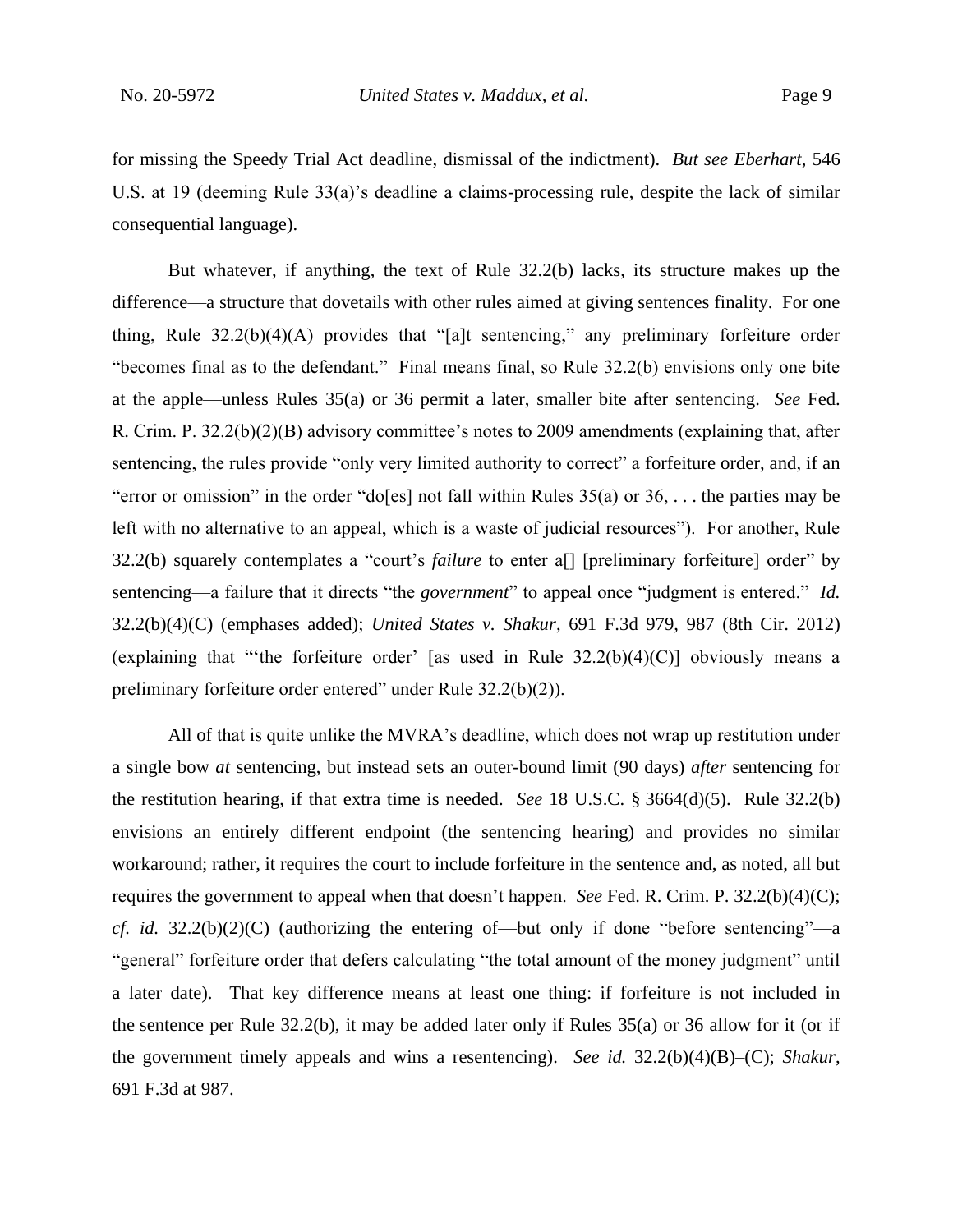At any rate, unlike the consequence feared in *Dolan* (depriving victims of restitution for a blown deadline they did not cause), the consequence here (requiring a government appeal to correct a Rule 32.2(b) error that cannot be otherwise corrected) is hardly an anomaly requiring express recognition in Rule 32.2(b)'s text. It's exactly what happens when any other aspect of punishment, even a mandatory one, is errantly omitted from a sentence. *See Shakur*, 691 F.3d at 988 n.6 ("'[O]nce a sentence has been imposed, the trial judge's authority to modify it is' limited to Rule 35." (quoting *United States v. Addonizio*, 442 U.S. 178, 189 n.16 (1979))); *cf. Greenlaw v. United States*, 554 U.S. 237, 248, 252–53 (2008) (holding that a court of appeals may not impose sua sponte a mandatory-minimum prison term, when errantly omitted from the sentence, absent the government's cross-appeal). All told, given these differences between the MVRA and Rule 32.2(b), we must give effect to its mandatory language.

*Second*, if claims-processing rules "regulate the timing of motions or claims brought before the court," *Dolan*, 560 U.S. at 610, it's hard to imagine a better example of that than Rule 32.2. The rule regulates every stage of the criminal forfeiture process—from requiring a forfeiture notice in the indictment, to determining the specific property (or the amount of any money judgment) subject to forfeiture, to issuing a preliminary forfeiture order, to including the forfeiture order in the sentence and judgment, to litigating third parties' interests in to-be-forfeited property. *See generally* Fed. R. Crim. P. 32.2(a)–(c). This A-to-Z roadmap for criminal forfeiture requires that "certain procedural steps [be taken] at certain specified times." *Manrique*, 137 S. Ct. at 1272 (citation omitted). It is the quintessential claims-processing rule.

*Third*, Rule 32.2(b)'s undoubtable purpose is to ensure defendants receive due process paired with finality and efficiency. Contrast that with the purpose of the MVRA's 90-day deadline, which "seeks speed primarily to help the victims of crime and only secondarily to help the defendant." *Dolan*, 560 U.S. at 613. Rule 32.2(b) flips that script—it arms defendants with procedures to correct preliminary forfeiture orders before sentencing. And this practice, when followed, ensures correct final forfeiture orders, which in turn preserves scarce judicial resources. *See* Fed. R. Crim. P. 32.2(b)(2)(B) advisory committee's notes to 2009 amendments (explaining that it's "undesirable" to delay entering preliminary orders until sentencing, given the limited authority to correct them thereafter and the costs owing to appeals); *United States*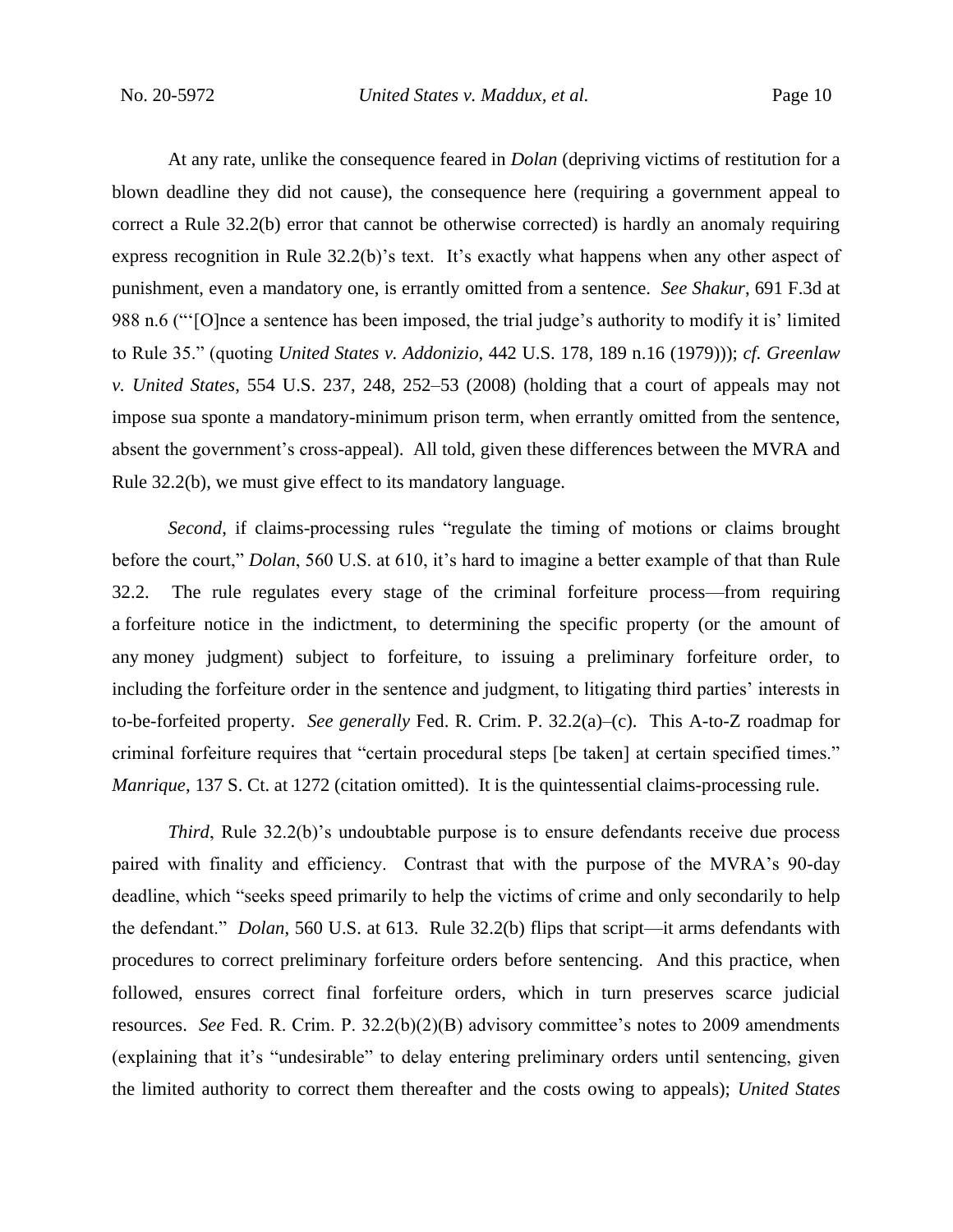*v. Marquez*, 685 F.3d 501, 509 (5th Cir. 2012) ("These procedures are not empty formalities."); *Shakur*, 691 F.3d at 988 (similar). In short, Rule 32.2(b) aims to culminate forfeiture at sentencing; it follows that, once sentencing occurs, defendants can be sure no more forfeiture awaits them—just like they can be sure that no other new punishment does. *See* Fed. R. Crim. P. 32.2(b)(4)(A); *Greenlaw*, 554 U.S. at 252–53. Those substantive purposes in fairness and finality are far removed from the MVRA deadline's more circumscribed purpose: to compensate victims sooner rather than later.

*Fourth*, we see little practical downside to deeming Rule 32.2(b) a claims-processing rule. Unlike in *Dolan*, where strictly reading the 90-day deadline would have necessarily foreclosed restitution awards to "the victims of crime—who likely bear no responsibility for the deadline's being missed," 560 U.S. at 613–14, no similar risk is present here, for two reasons.

Most importantly, the government's timely appeal of a preserved Rule 32.2(b) error will allow for corrections as a matter of course, particularly since forfeiture is mandatory. *See*  28 U.S.C. § 2461(c); *United States v. Smith*, 749 F.3d 465, 488 (6th Cir. 2014). And the government's failure to appeal is its own fault, not the fault of a blameless, nonparty victim. Further, the purpose of forfeiture is to punish the defendant by stripping him of unlawful gains; restitution's purpose is distinct—to "restore the victim's loss." *United States v. Boring*, 557 F.3d 707, 714 (6th Cir. 2009). Forfeited property thus ordinarily ends up in the hands of the government, not victims. And while certain federal officials have discretion to transfer forfeited property "as restoration to any victim of the offense," 18 U.S.C. § 981(e)(6), that baked-in (and seemingly unfettered) discretion attenuates any potential impact on victims, who thus only *might*  receive forfeited property**<sup>5</sup>**—quite unlike the restitution *mandatorily* destined for victims under the MVRA. *See generally United States v. Joseph*, 743 F.3d 1350, 1355 (11th Cir. 2014).

As all of that suggests, we are not persuaded by the cases (by our eyes, just two published ones) that have called Rule 32.2(b) a time-related directive. *See United States v. McIntosh*, 24 F.4th 857, 860 (2d Cir. 2022); *Martin*, 662 F.3d at 309. *Martin* fundamentally erred by

**<sup>5</sup>** *See* 2 David B. Smith, *Prosecution and Defense of Forfeiture Cases* ¶ 14.08(3)(d) (Matthew Bender) ("Such procedures are time consuming and do not necessarily result in the victims receiving the forfeited property.").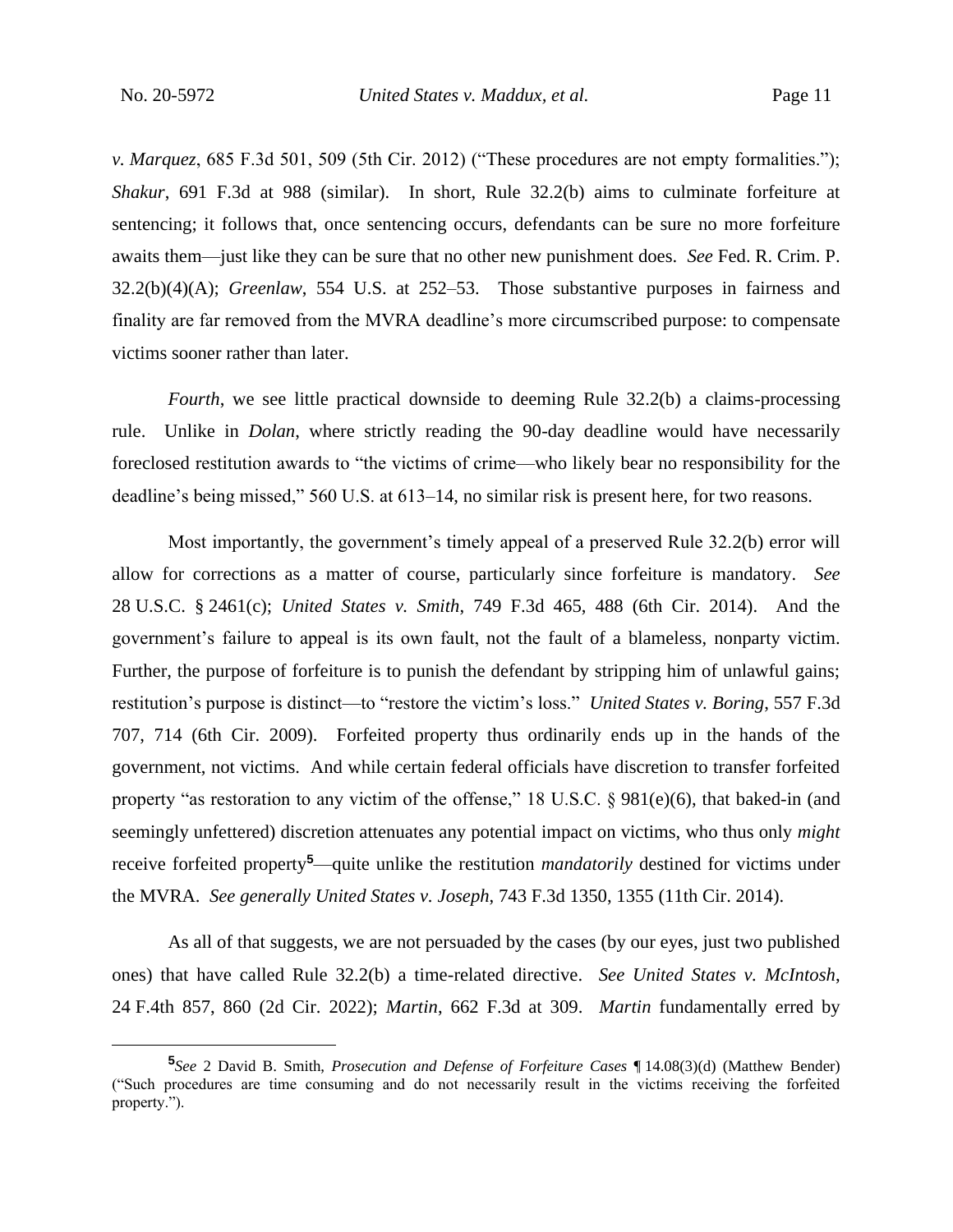minimizing the finality secured by Rule  $35(a)$ 's 14-day deadline for correcting clear sentencing errors—a deadline that Rule 45(b)(2) guards as sacrosanct. *See Martin*, 662 F.3d at 308 n.13 (noting that, if "it was not error under Rule 35" to order restitution after the deadline in *Dolan*, "it was similarly not error under Rule 35 for the district court . . . [to] miss[] the deadline governing forfeiture").

What *Martin* failed to grasp is that the MVRA, by statute, effectively *extends* Rule 35(a)'s amendment period (but only as to determining the victim's losses) to 90 days after sentencing. *See* 18 U.S.C. § 3664(d)(5). Rule 32.2(b), however, does not. The only comparable option is a "general" forfeiture order, but even that must be entered "before sentencing," and the Advisory Committee cautions that this option should be reserved "only [for] unusual circumstances and not [used] as a matter of course." Fed. R. Crim. P. 32.2(b)(2)(C) advisory committee notes to 2009 amendment. Rule 32.2(b) instead aims to wrap forfeiture at sentencing, subject to Rules 35(a) and 36. Therefore, *Martin*'s analogy to *Dolan* is fatally flawed. *See Shakur*, 691 F.3d at 988 n.6 (expressing "reluctan[ce] to follow" *Martin* because of this); *Martin*, 662 F.3d at 311 (Gregory, J., dissenting) (noting "the majority's ruling essentially reads Rule 35 out of the" Criminal Rules). *McIntosh* accepted *Martin*'s reasoning, and it similarly elided the Rule 35(a) issue. *See McIntosh*, 24 F.4th at 860, 862.

Because we must give effect to Rule 35(a), we reject *Martin* and *McIntosh*. **6** We instead side with *Shakur*—which reasoned that, where a district court entered neither preliminary nor final forfeiture orders "before entry of final judgment and passage of the fourteen-day corrections period granted by Rule 35," such an omission cannot be corrected later under Rule 36. *Shakur*, 691 F.3d at 987. The court similarly recognized that due process requires not only adequate notice, but also "procedures to contest the deprivation of property rights," *id.* at 988 (citation and emphasis omitted)—procedures the defendant was denied by the district court's

**<sup>6</sup>**Even if we agreed, however, *McIntosh* and *Martin* are factually distinguishable from this case, so their reasoning can do little to guide ours. Most importantly, the district courts in both cases orally ordered forfeiture at sentencing (or, as in *Martin*, at the forfeiture hearing immediately before sentencing). *McIntosh*, 24 F.4th at 859; *Martin*, 662 F.3d at 305. The same is true for *Schwartz*, which appears to be this court's only prior case squarely facing a Rule 32.2(b) error. *See Schwartz*, 503 F. App'x at 449. There, the defendant stipulated in his plea agreement to the money judgment's sum, and the money judgment was ordered at sentencing. *Id.* None of those cases faced the much more egregious fact pattern here: where the money judgments were not ordered prior to or during sentencing.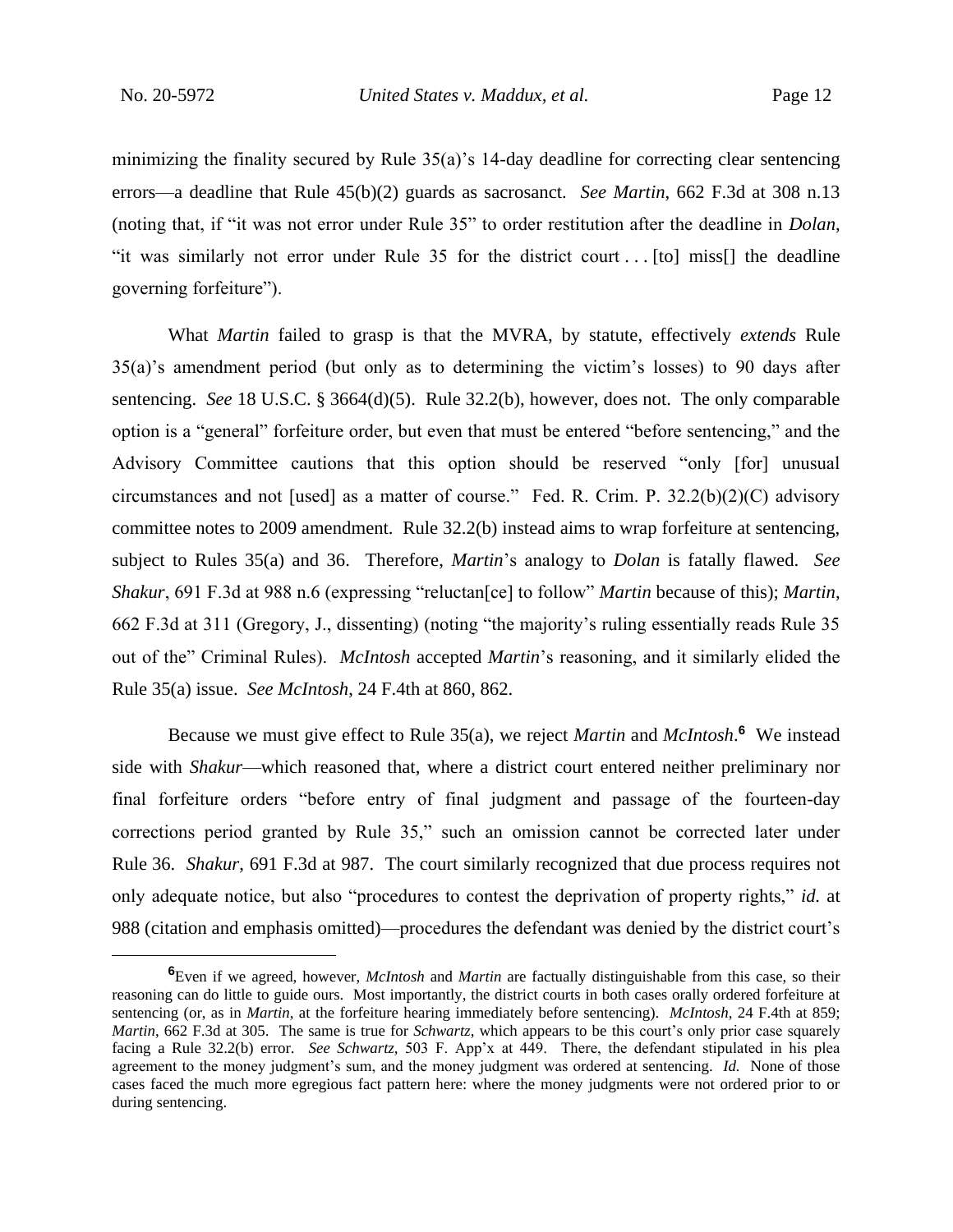"wholesale violation of" Rule 32.2(b)'s "mandates," *id.* Shakur is factually analogous to this case, and its reasoning is persuasive.**<sup>7</sup>**

In sum, the text, context, and purpose of Rule 32.2(b) all lead to an inevitable conclusion: it is a mandatory claims-processing rule—one that ensures forfeiture is resolved fairly and fully before becoming final, which preserves judicial resources by avoiding wasteful appeals over avoidable errors. Once a criminal sentence is imposed, the judgment is final, both as to what it includes and what it lacks, subject to Rules 35(a) and 36. If the government wishes to "enlarge [the] sentence" with forfeiture omitted from the sentence, it must timely appeal. *Greenlaw*, 554 U.S. at 252–53; *see* Fed. R. Crim. P. 32.2(b)(4)(B).

#### **C.**

That all but resolves this appeal, because the district court entirely failed to follow Rule 32.2(b)'s requirements. It did not, for example, enter a preliminary forfeiture order before either Maddux's or Carman's sentencing hearings, nor did it unambiguously defer doing so in a general order entered before those sentencings. *See* Fed. R. Crim. P. 32.2(b)(2)(B), (b)(2)(C). Such failures, standing alone, might be remedied where forfeiture is ordered at least during sentencing—because that necessarily "ensure[s] that the defendant knows of the forfeiture at sentencing." *Id.* 32.2(b)(4)(B).

But the district court failed to do even that bare minimum: it didn't discuss a money judgment during Carman's sentencing, instead noting only that it had not "signed th[e] [government's] preliminary [forfeiture] order yet." R. 624 at 7388. And it expressly deferred ruling on "any money judgments" during Maddux's sentencing, saying that it would "have to take up later" the issue of "any amendment to any of these judgments to reflect" that. R. 623 at 7339. Those equivocations left not only the amount of the money judgments, but also *whether*  they would be entered, up in the air. We thus cannot say that the court "otherwise ensure[d] that" both Maddux and Carman knew—in the same way they would otherwise know had their money judgments been "orally announc[ed]" in their sentences—that they would still be

**<sup>7</sup>**But, to the extent that *Shakur* considered Rule 32.2's mandates jurisdictional—which is suggested by its statement that the district court lacked "power to enter" the forfeiture order, *Shakur*, 691 F.3d at 989—we disagree, *see Carman*, 933 F.3d at 617 (noting that deadlines in court rules are "nonjurisdictional" (citation omitted)).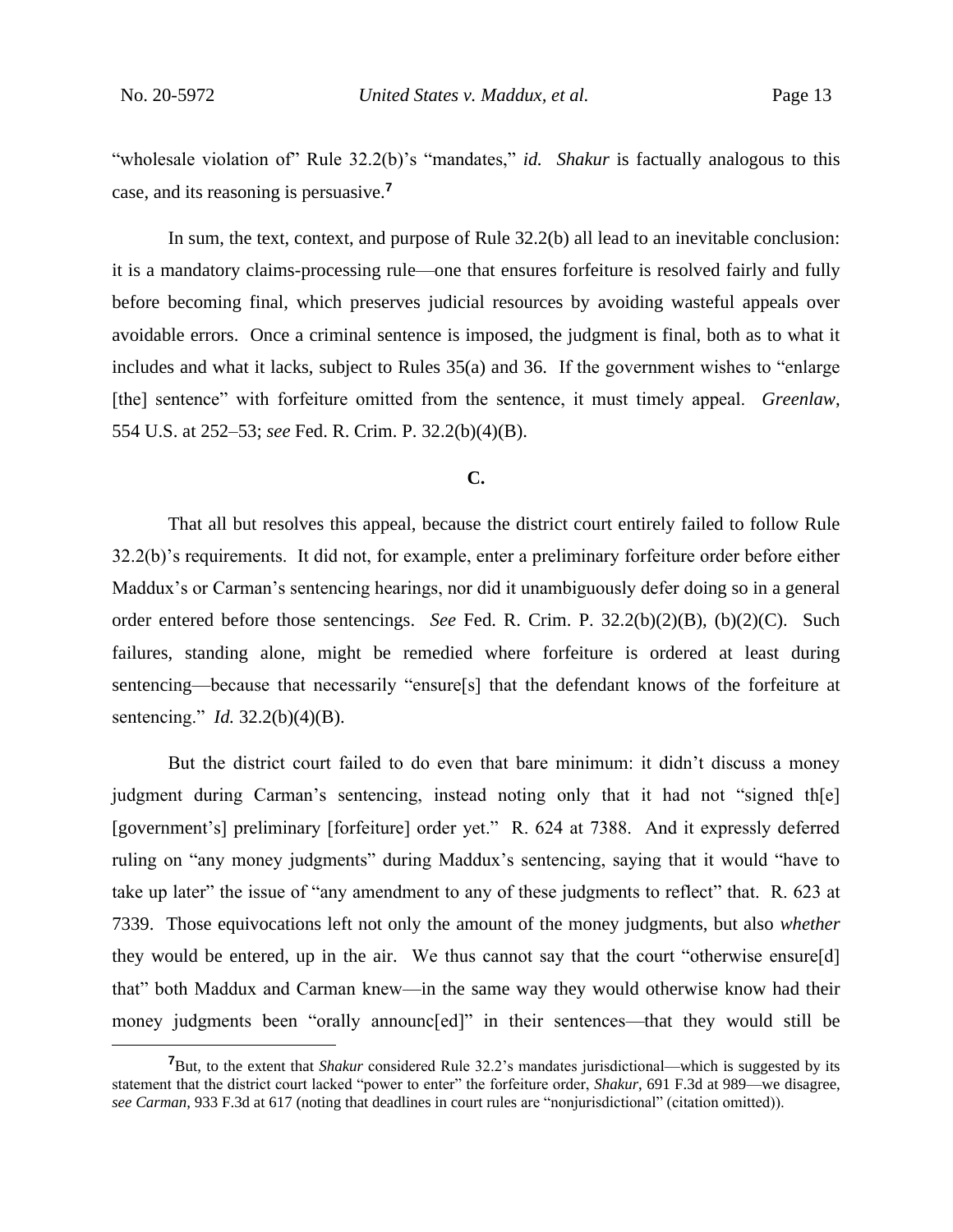subjected to money judgments. Fed. R. Crim. P. 32.2(b)(4)(B). And the time to appeal that failure began to run when their judgments issued, per Rule  $32.2(b)(4)(C)$ .

Since the procedures in Rule 32.2(b) were not followed, and the government did not timely appeal or otherwise object to correct the court's errors, we can affirm these money judgments only if Rules 35(a) or 36 authorized them. They did not. Rule 36 authorizes the correction, at any time, of only clerical errors—such as failing to reference an already-issued forfeiture order in the written judgment. *See* Fed. R. Crim. P. 32.2(b)(4)(B). But clerical errors do not include "unexpressed sentencing expectations, or . . . errors made by the court itself." *United States v. Robinson*, 368 F.3d 653, 656 (6th Cir. 2004) (citation omitted). The district court's deferral can be described as only that—a yet-to-be-determined aspect of sentencing. That was no clerical error, so Rule 36 does not apply. *See Shakur*, 691 F.3d at 989.

Rule 35(a) is a bit more forgiving—it authorizes the correction of "arithmetical, technical, or other clear error"—but only if done "[w]ithin 14 days after sentencing." Fed. R. Crim. P. 35(a); *see also id.* 45(b)(2) (forbidding extensions of "time to take any action under Rule 35, except as stated in that rule"). The money judgments here, however, were entered years after Maddux's and Carman's sentencings, so Rule 35(a) does not apply either.

The government's arguments for affirmance are unconvincing. It first argues that because "Rule 32.2(b)'s timing requirements are not jurisdictional," courts may "enter a forfeiture order post-sentencing." Gvt. Br., p. 13. But, as we hold today, Rule 32.2(b) is a mandatory claims-processing rule. Such rules are "inflexible," even if not jurisdictional. *E.g.*, *Eberhart*, 546 U.S. at 19. Their nonjurisdictional status means only that they may be forfeited if not timely invoked. *Id.* And the government here, by not timely appealing or otherwise objecting to the district court's failure to issue money judgments once Maddux's and Carman's sentences became final, *see* Fed. R. Crim. P. 32.2(b)(4)(C), forfeited the opportunity to seek such punishment, *see Greenlaw*, 554 U.S. at 252–53. Just because forfeiture is mandatory does not change that conclusion. *See id.*

The government suggests that the onus was on Maddux and Carman to "object to or seek to amend their judgments" to include the money judgments. Gvt. Br., p. 17. That idea is at odds